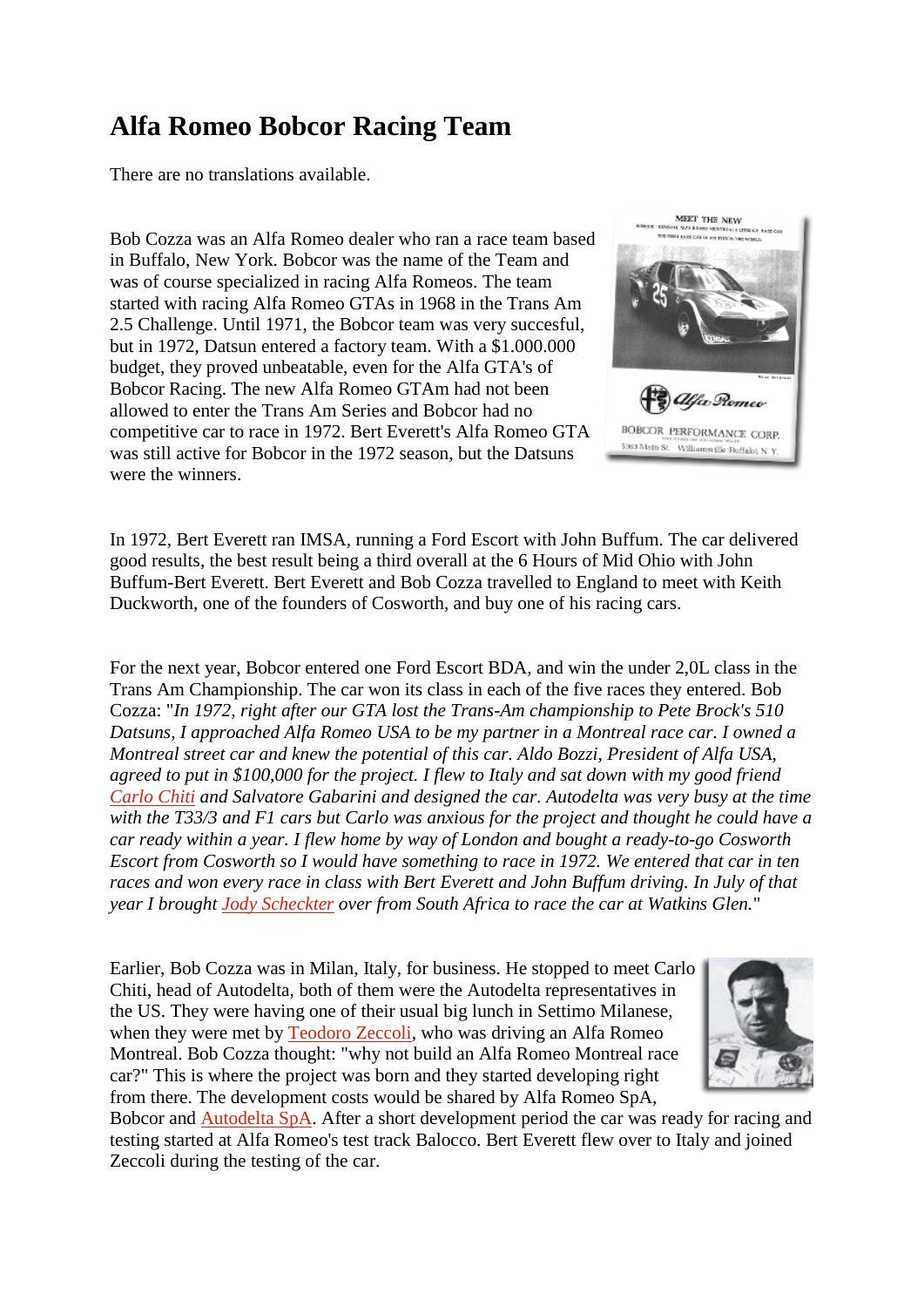Development didn't go easy. Bob Cozza later said: "*In November of 1972 Carlo Chiti called me to say that I should come over as they were working on the Montreal. I went over right away and was disgusted at what I saw. The car was orange and it was suppose to be yellow. They did not understand IMSA rules and were building the car to FIA specifications. I told Chiti to stop and I would be back in January with my mechanic and we would stay and get the Montreal started in the correct manner. That mechanic was Oscar Feldman, an Italian Swiss from Bergamo who was one of my race mechanics on all three of my GTA's. The GTA that Gaston Andrey drove was mine.*"

For 1973, the car (No. 25, Bert Everett and Teodoro Zeccoli) was sent to the United States, and was to be entered for the 10th round of the International Makes' Championship at the 6 Hours of Watkins Glen, a World Sportscar Championship event. Unfortunately, it was an early retirement as well, due to a gearbox failure. Bob Cozza: "*So in January 1973 I went to Autodelta for one month with Oscar and we directed the building of the Montreal. I ended up staying for two months and Oscar one and then I brought to Italy Dennis Turpin, a Cosworth mechanic, to sort out the car. It was still orange at that time. In April I went back to Autodelta with Bert Everett and we all took the car to Balocco for testing. It was a modified 2.5L engine and the car was very slow. I was upset as was Everett. At that time I got to know an Autodelta test driver and racer known as Teodoro Zeccoli. He was of tremendous help and loved by Chiti and so through him I could get most anything done. He suggested the placing of the 3.3L Tipo 33 engine in the car. It was done and we tested again in June and except for the brakes we were happy. Chiti promised to finish the car and bring it with him to the Watkins Glen 6 Hour Race. He did...we qualified (Zeccoli) about 12 in class and the car blew an oil seal after two hours. The car went back to Autodelta for the rest of 1973.*"



The car was extensively modified and in 1974 took part in several races and finished 27th in the 6 hour IMSA Championship round at Road Atlanta. The car was entered at Laguna Seca with driver Paul Nichter but again with poor results, finishing 35th and 41st respectively in the two heats. In fact, the car was no longer developed, as Alfa Romeo Spa had announced they were no longer funding the Montreal racing budget. As to worsen things, the main sponsor Kendall Oil was turning over to NASCAR racing and cut their support by a half. Even Goodyear was no longer willing to supply the team with tyres! In fact, the development costs would raise to \$100 000 to go on and no sponsor would be willing to help. Bob Cozza; "*We had used up our budget and had spent an additional \$100,000. I told Alfa to keep the car. Chiti said that all future work would be at no charge because now he was eager to see the project through. We changed so many things I cannot remember, brakes, suspension,*